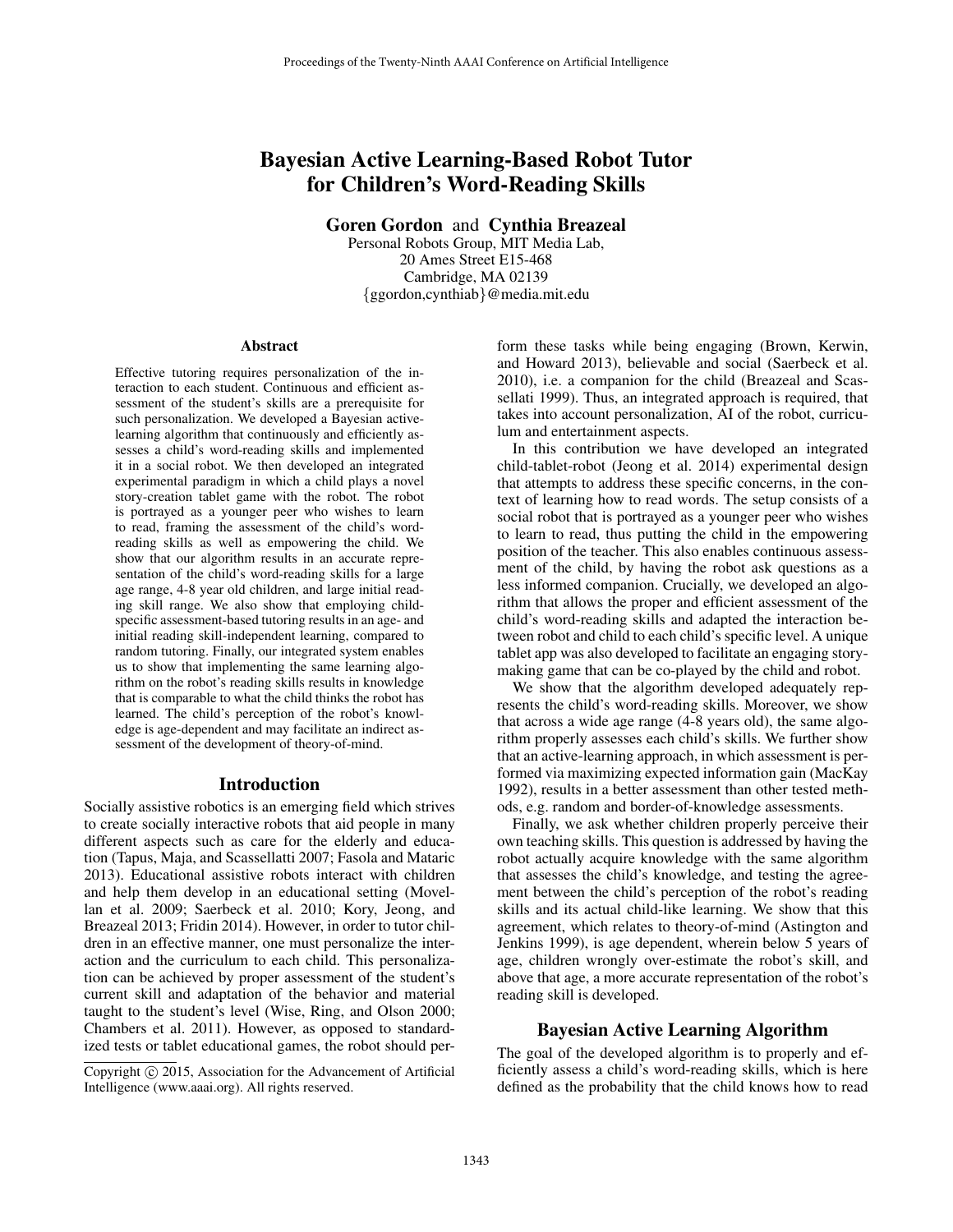words. We first describe the knowledge representation and update and then different assessment methods employed.

# Knowledge representation and update

The knowledge is represented by a vocabulary of words,  $V$ , wherein each word  $w \in V$  has an associated probability  $p(w) = p(w^{\text{correct}})$ , which represents the child's probability of correctly knowing how to read word  $w$ . Thus the algorithm should result in a proper matching between  $p^{\text{algo}}(w)$ and the true knowledge of the child  $p^{\text{true}}(w)$ ,  $\forall w \in V$ . Knowledge is updated according to Bayes's rule, by observing the child's reading of specific words and ascertaining their connectedness, i.e.  $w_{\text{obs}}^{\text{correct}}, w_{\text{obs}}^{\text{wrong}}$  means the child reads word  $w_{\text{obs}}$  correctly and incorrectly, respectively. Thus the knowledge update, which occurs on all the words in the vocabulary,  $w \in V$ , is given by:

$$
p(w|w_{\text{obs}}^{\text{correct}}) = p(w)\frac{p(w_{\text{obs}}^{\text{correct}}|w_{\text{correct}})}{p(w_{\text{obs}}^{\text{correct}})}
$$
 (1)

$$
p(w|w_{\text{obs}}^{\text{wrong}}) = p(w)\frac{p(w_{\text{obs}}^{\text{wrong}}|w_{\text{correct}}^{\text{correct}})}{1 - p(w_{\text{obs}}^{\text{correct}})}
$$
(2)

The vocabulary is constructed from all possible observed words during the interaction, such that  $p(w)$ ,  $\forall w \in V$  is assessed throughout the interaction.

The conditional probability  $p(w_1|w_2^{\text{correct}})$  means, what is the probability the child knows how to read word  $w_1$ , given that she knows how to read word  $w_2$ . Alternatively,  $p(w_1|w_2^{\text{wrong}})$  means, what is the probability the child knows how to read word  $w_1$ , given that she does not know how to read word  $w_2$ . We have constructed a heuristic for this conditional probability, based on a phonetic distance metric between the words,  $d(w_1, w_2)$ , defined as:

$$
\hat{d}(w_1, w_2) = \sum_{i=1}^{|w_1|} \sum_{j=0}^{|w_1| - i} \frac{\delta(w_1[i : (i+j)] \in w_2)}{j+1}
$$
 (3)

$$
n(w_1, w_2) = \sum_{i=1}^{|w_1|} \sum_{j=0}^{|w_1| - i} \frac{1}{j+1}
$$
 (4)

$$
\delta(w_1[i:j] \in w_2) = \begin{cases} 1 & \text{letter sequence } i, \dots, j \\ & \text{in word } w_1 \\ & \text{appears in word } w_2 \end{cases} \tag{5}
$$

$$
d(w_1, w_2) = \hat{d}(w_1, w_2) / n(w_1, w_2)
$$
\n(6)

where  $|w|$  is the number of letters in word w,  $\hat{d}(w_1, w_2)$  is the un-normalized distance metric and  $n(w_1, w_2)$  is the normalization, which simply represents the total number of possible joint letter-sequences. This distance metric represents the fact that the more letter-sequences appear in both words, the more similar they are. Also, the effects of longer lettersequences are smaller than shorter ones, which reflects that reading occurs from the letter to phonetic to whole words. Put differently, words with different letters are more dissimilar than words with dissimilar bi-letters.

This normalized distance metric is used in a heuristic exponential model to estimate the conditional probability functions:

$$
p(w_1|w_2^{\text{correct}}) = \left(1 + e^{-d(w_1, w_2)/b}\right)/2 \quad (7)
$$

$$
p(w_1|w_2^{\text{wrong}}) = \left(e^{-d(w_2, w_1)/b}\right)/2 \tag{8}
$$

The rationale behind these heuristics definitions is that the more similar the words, the more probable their informing one on another. Put differently, if a child does not know how to read a single letter, this will have a more dramatic effect on knowing how to read a word with that letter.

After each probability update, the probability of each word is bounded:  $0.05 \leq p(w) \leq 0.95$ ,  $\forall w \in V$ . This is done in order to introduce some uncertainty in the final knowledge, such that even though many words were un/known, the un/certainty of reading other words is still bounded.

#### Assessment methods

During the interaction, the child is verbally "probed" to select a word out of several other presented ones (see Experimental Setup). For example, when a sentence appears, a single word is verbally spoken and the child is required to select it. We used four different methods to select which word, w, out of the list of words,  $W$ , to ask the child. The baseline method is a random selection of the word (Random), i.e. not using any acquired knowledge of the child's wordreading skill. The second method is a "border of knowledge" method (Border), wherein the word closest to 0.5 probability is selected, i.e. the word which the model estimates the child have a fifty-fifty chance of knowing and not knowing. This method challenges the child, but not too much. In addition, when the assessed child's knowledge is complete, i.e.  $p(w) = 0.95$ ,  $\forall w \in W$ , the longest word is selected, so as to potentially challenge the child.

The third method is an "active learning" method (Active), which aims to optimally increase the knowledge of the child's reading skill. This method selects the word with the highest expected information gain (MacKay 1992), i.e. the word that maximally decreases the uncertainty in the probability distribution in the vocabulary. The measure is defined as follows:

$$
I(w) = \sum_{w' \in V} \left( p(w') D_{\text{KL}}(p(w'|w^{\text{correct}})||p(w')) + (1 - p(w')) D_{\text{KL}}(p(w'|w^{\text{wrong}})||p(w')) \right)
$$
(9)

$$
w_{\text{select}} = \text{argmax}_{w \in W} I(w) \tag{10}
$$

where  $D_{\text{KL}}$  is the Kullback-Leibler divergence. The rationale behind this method is to select a word that reduces uncertainty weighted by the probability that she knows it or not. For example, a word that greatly informs as to the child's knowledge, but that is certain to be readable, is not likely to be selected.

The fourth method selects the word based on prior interaction (Select), e.g. assessing the child on a previously incorrectly identified word. This allows post-test assessment of the learning process.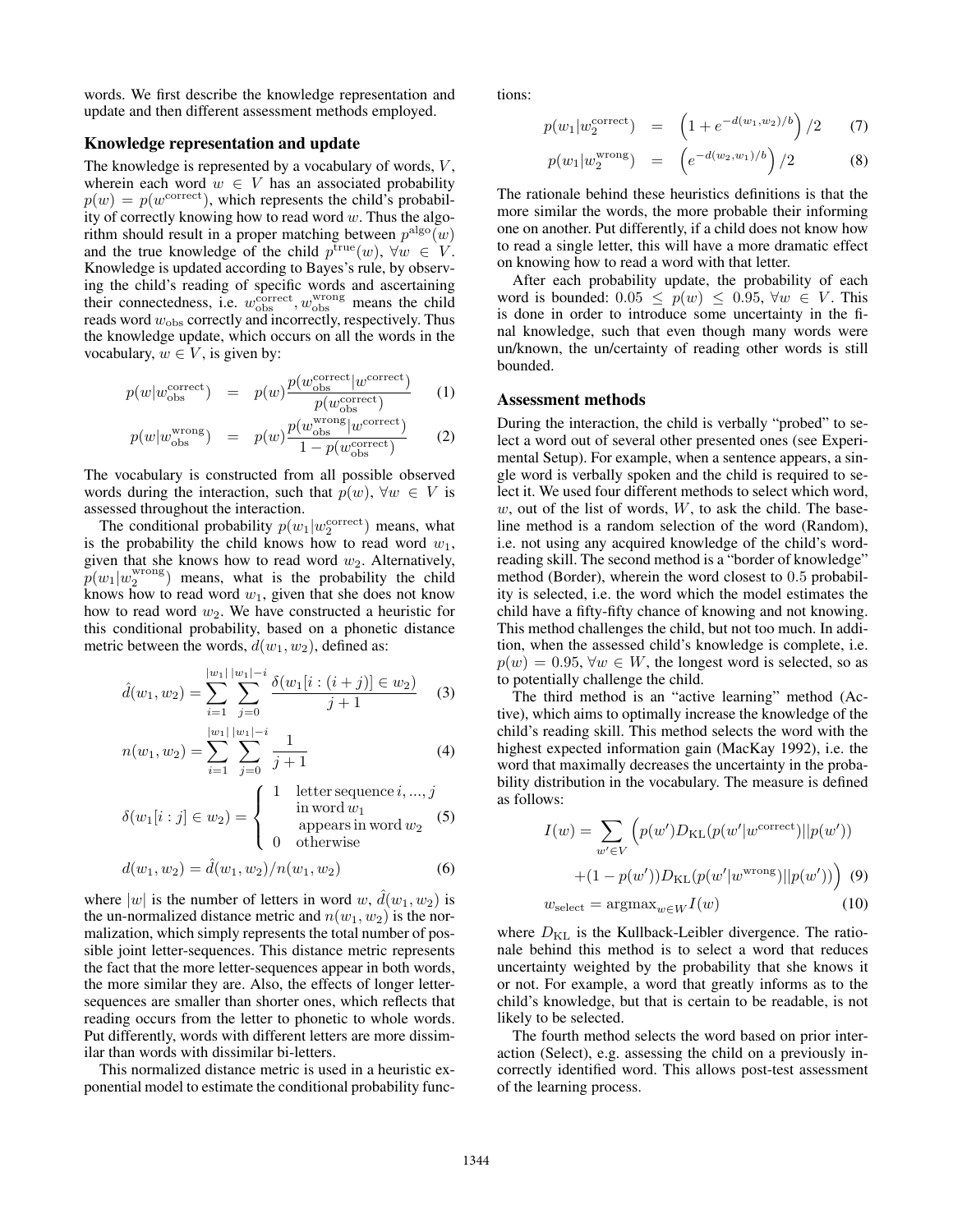# Experimental Setup

# Robotic platform

For the social robotic platform we used DragonBot (Setapen 2012), a squash-and-stretch Android smartphone based robot. The facial expression, sound generation and part of the logic is generated on the smartphone, which is mounted on the face of the robot. The robot appears to be a soft, furry, fanciful creature that is designed to engage children. DragonBot is a very expressive platform and has a large repertoire of possible facial expressions and actions. We installed a commercial child-like voice for the text-to-speech software on the smartphone, to facilitate a more generic and engaging interaction.

## Initial assessment

During the introduction to the study, the child is asked to spell her name, and is informed that she is going to play word games with the experimenter and then with the robot. The first "word game" is the TOWRE word assessment test, in which the experimenter asks the child to read words from lists, as fast as she could, for 45 seconds. The raw TOWRE score is defined as the total number of correctly read words during these 45 seconds. We administered both sight and phonetic word lists, where the total raw score reported here is the sum of the two tests' raw score. We used this information, i.e. which words are read correctly and which are not, to initialize the knowledge of the child's reading skill. Thus, even prior to the interaction, there is some baseline of the child's reading vocabulary.

# Robot interaction

The child sits next to a small table upon which there is a tablet and the robot, Fig. 1. The robot is "sleeping", i.e. its eyes are closed, and it is introduced as "Parle, a young robot that just learned how to speak and wants to learn to read". The robot awakens, yawns (an overt motion and sound), and introduces itself: "I am Parle, we are going to play word games together." The speech is interspersed with facial expressions and sounds, to create a more engaging interaction.

The first phase of interaction is a pre-test, during which the robot asks the child to teach it some words. It verbally asks the child to show it a word, e.g. "dragon", whereupon the word, and four distractors appear on the tablet. The child then needs to tap on the correct word. During this phase, the word is chosen according to the active-learning method, i.e. the word is the one that maximizes the expected information gain. The distractors are selected from the same vocabulary: two words which are most similar, i.e. smallest distance metric from the selected word; one word that the child should know, according to the assessment; and one word that the child should not know how to read. This is repeated ten times, to get a thorough assessment of the child's reading knowledge. The robot physically expresses excitement after each word taught and at the end of the assessment phase.

The second, and main phase of the interaction, the story phase, is based on an in-house developed app game that enables the child to co-create a story with the robot. The game contains three scenes, and several characters. The child can



Figure 1: The experimental setup.

move any character that appears on the screen. After each movement, a sentence is automatically generated using a novel auto-generation mechanism, which (i) randomly selects an adjective for the character; (ii) detects the closest other character for the story interaction; (iii) follows an XML script of the plot of the story; and (iv) uses an opensource natural language generation library to construct a full sentence.

The XML plot files are constructed in a generic fashion, such that (i) each character has a list of possible adjectives (e.g. red, big), motions (e.g. fly, jump) and speech (e.g. roar, squeak); (ii) the plot line is constructed of a sequence of movements, speech, feelings and resolutions; and (iii) the story conversation is constructed such that any sequence of character selection generates a coherent story line. The result of each movement is thus a full sentence that describes the progression of the story plot. After several such sentences, the scene changes and new characters are introduced, while some of the old ones are taken away. There are three scenes to the story, which ends with a final resolution sentence.

In the child-tablet-robot interaction, when the child moves a character, the robot first speaks the generated sentence, and then the sentence appears on the tablet above the scene. In 50% of the sentences, the robot expresses a shy face and asks the child to show it a word, e.g. "I don't know how to read the word dragon. Can you show it to me?". This resulted in an average of 11 words per interaction. The child is then required to tap on the correct word. Each tapping on a word on the tablet results in the tablet speaking that word. In this sense, the tablet is an informant, whereas the child and robot are both the students. If the child is correct, the robot becomes excited, i.e. moves in an excited manner, thanks the child and the story continues. If the child is wrong, the robot expresses frustration and asks the the word again. If the child is wrong again, the tablet shows the correct word in an emphasized manner and speaks it. The game then continues until the end of the story.

In the last stage of the interaction, the post-test, the robot again asks the child to teach it some words, similar to the pre-test phase. During this phase, the words that were asked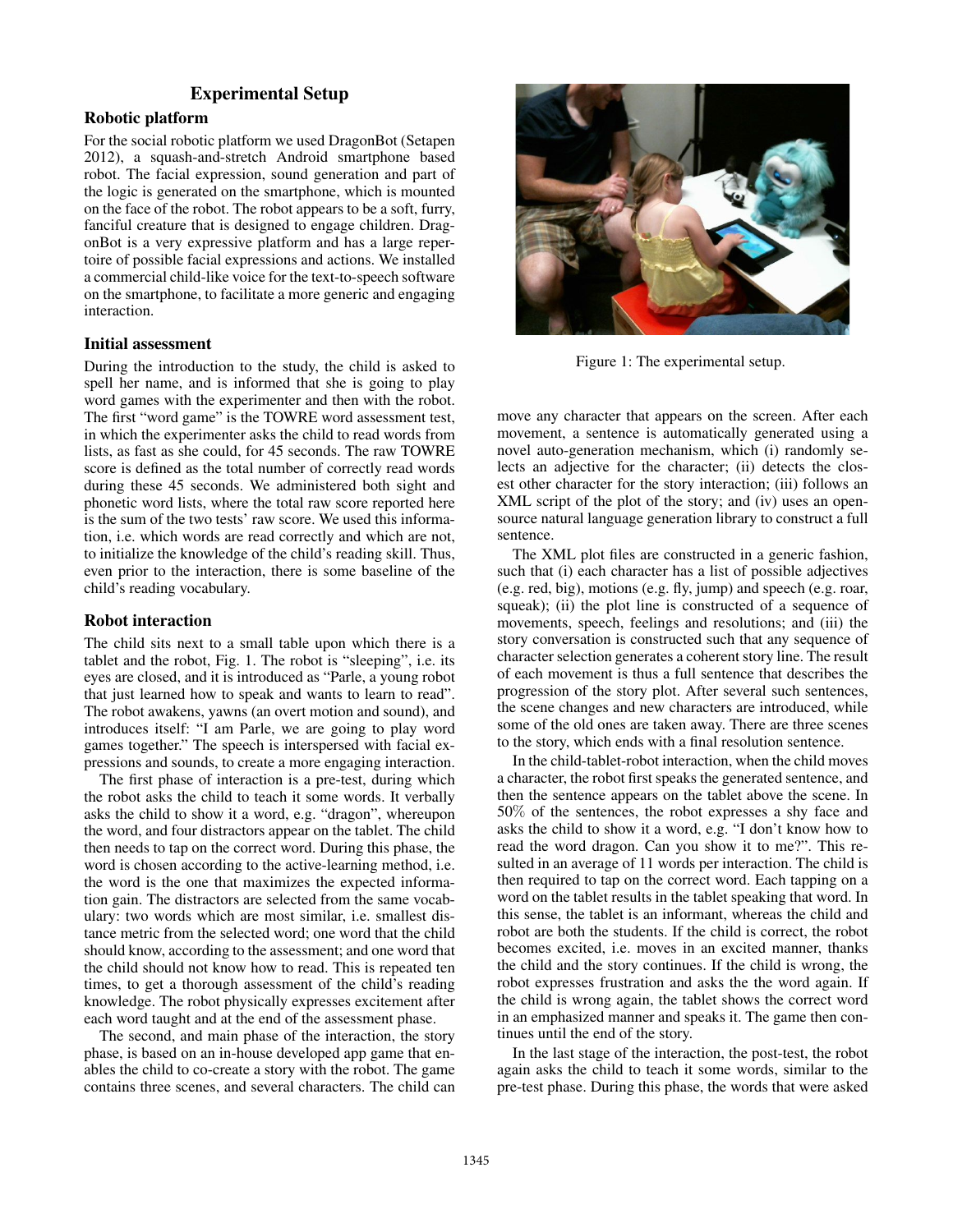during the story phase are asked again, with priority to those the child got wrong, then those that she got right and finally the most informative words, i.e. the ones that maximize the expected information gain. A total of ten words are asked during this phase.

In order to increase believability and engagement with the robot, we inserted randomness to the expressions and sentences the robot asked, so as to avoid boring repetition. For example, during the pre- and post-test phases, the robot asked: "Can you show me the word X?", "That is a new word, X. Can you tap on it?", "I don't know the word X. Can you show it to me?" This increased diversity and randomness in the robot's behavior proved to be essential for the children's engagement, a major factor in educational interactions.

#### Conditions and subjects

There were two conditions in the experiment, which differed only in the story phase. In the "border" (B) condition, the border-of-knowledge method selected the words. Furthermore, we implemented the ceiling, i.e. if the child was assessed to know all the words, the longest one was selected. In the "random" (R) condition, the robot asked about a random word in the sentence.

More specifically, the methods employed in each conditions were the following: in the "border" condition, initial assessment employed "active-learning", story-phase employed "border of knowledge" and final assessment employed "select" method; in the "random" condition, initial assessment employed "active-learning", story-phase employed "random" and final assessment employed "select" method.

There were 49 children subjects of ages 4-8 of both genders. They were recruited via e-mail lists of family groups from the general surrounding. All participant's parents signed consent forms. Out of these subjects, only 34 completed the task with usable data ( $n_B = 20, n_R = 14$ ).

# **Results**

We first describe the general performance of the algorithm in representing each child's reading skill. We then analyze the results across ages and initial reading skills, as assessed by the TOWRE tests, followed by results pertaining to the different assessment methods. The child's actual learning during the interaction is described next, followed by discussion and implications for children's theory-of-mind development.

#### Algorithm represents child's knowledge

Each subject was asked 10 words during the pre-test phase,  $W<sup>pre</sup>$ , 10 words during the post-test phase,  $W<sup>post</sup>$ and a variable number of words during the story phase,  $(|W^{\text{story}}| = 11 \pm 1$  SE words), due to the probabilistic nature of the interaction. In order to assess the algorithm, we calculated the actual probability,  $p_i^{\text{true}}$ , that the child was correct over all asked words,  $w \in W^{\text{total}} = W^{\text{pre}} \cup W^{\text{story}} \cup W^{\text{post}}$ , i.e. during the entire interaction, and compared it to the av-



Figure 2: Algorithm assessed knowledge represented by child's probability of being able to read words,  $p<sup>algo</sup>$ , as a function of child's actual word-reading skill represented by the probability to correctly identify a prompted written word,  $p^{\text{true}}$ .

erage assessed word probability  $p^{algo}(w)$ ,  $w \in W^{\text{total}}$ :

$$
p_i^{\text{true}} = \frac{|W^{\text{correct}}|}{|W^{\text{total}}|} \tag{11}
$$

$$
p_i^{\text{algo}} = \frac{1}{|W^{\text{total}}|} \sum_{w \in W^{\text{total}}} p(w) \tag{12}
$$

where  $i$  represents each subject. In Fig. 2 we show the results of this comparison. As can be seen, the algorithm captures quite accurately each child's word-reading skills, measured by the probability of its ability to detect a prompted written word ( $n = 34, R = 0.959, p < 0.01$ ).

### Children word learning

The child's only opportunity for learning is during the story phase, in which the tablet game serves as the informant. The robot is framed as a younger peer who wants to learn from the child, and if the child cannot teach it, the tablet can. Thus, subjects can learn new words only during the short (5-10 minutes) interaction with the story game. Surprisingly, learning, defined as an incorrectly identified word during the story phase followed by a correct identification in the posttest phase, does occur. Out of the 34 subjects, 20 learned at least one new word, to the total of 29 new words over all subjects. The words learned ranged from "are" and "ball" to "castle" and "enchanted".

To quantify the learning process, we calculated how many wrongly identified words in the story phase (44) were correctly identified during the post-phase (29) and how many were not. This means that 66% of the words were identified, much greater than 20% chance during the post-test.

#### Personalization

To further study the algorithm's ability to personalize to specific children, we analyzed the algorithm's assessment error and the words learned as a function of both age and TOWRE score, Fig. 3.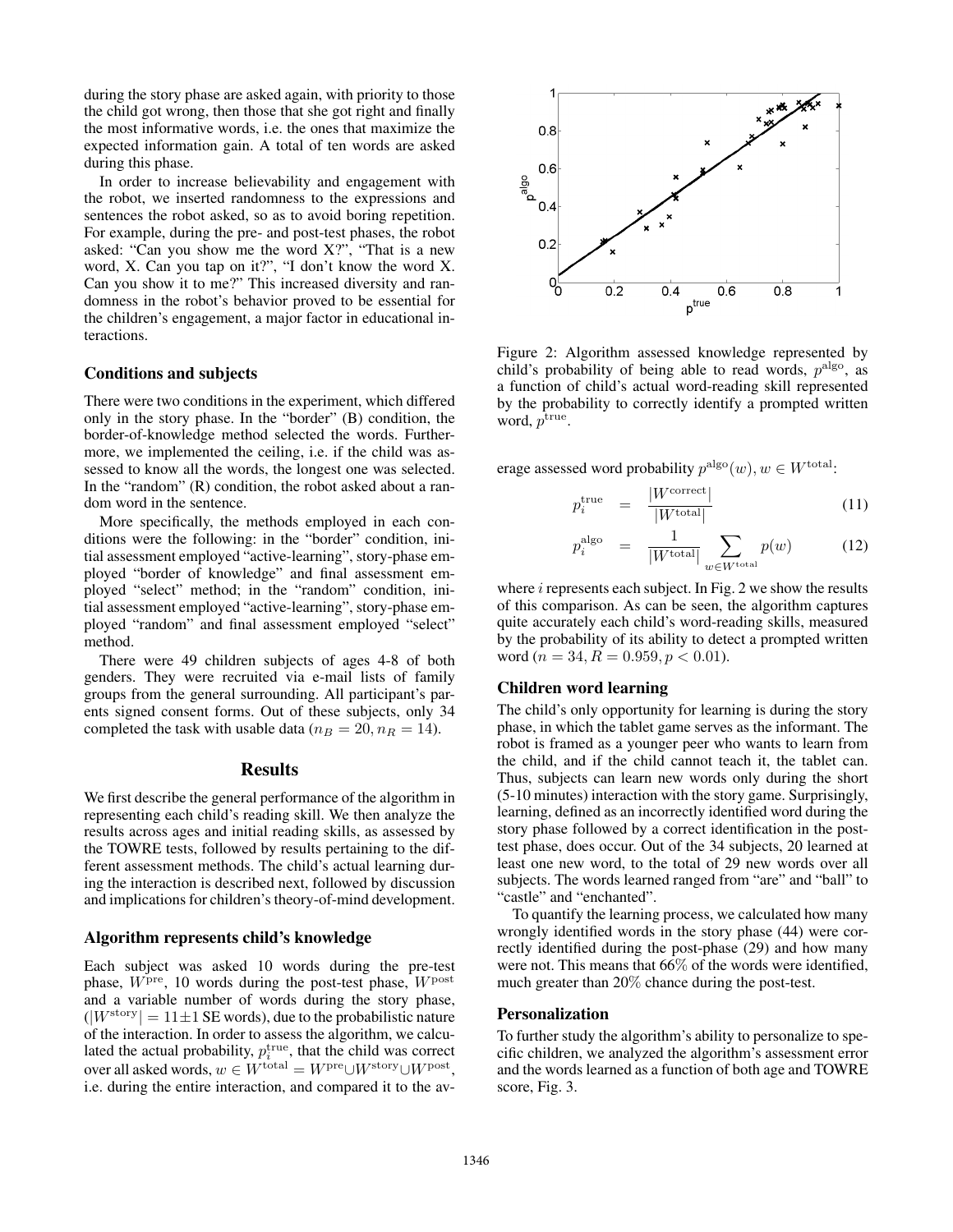

Figure 3: Personalization expressed as dependence of algorithm's assessment error  $(a,b)$  and words learned  $(c,d)$  on age (a,c) and TOWRE score (b,d). In (c,d), blue and red denote the Border and Random condition, respectively.

The algorithm's error was calculated for each child as  $p_i^{\text{algo}} - p_i^{\text{true}}$ . Fig. 3(a) shows that the error is low and does not depend on age. In other words, the algorithm adapts equally well to every child, regardless of age. Furthermore, Fig. 3(b) shows that the error also does not depend on the raw TOWRE score, i.e. even though children differed greatly in their initial reading abilities, the algorithm correctly assessed their reading skill. It is important to note that the words in the TOWRE test were different than those used during the interaction, i.e. the algorithm transferred the information from the TOWRE test into the general vocabulary and then continued the assessment during the interaction. Furthermore, as can be seen, several subjects scored zero on the TOWRE test, i.e. they could not read a single word correctly from the lists. Still, during the interaction they were able to correctly identify some words, which were correctly assessed by our algorithm.

More evidence for successful personalization is the fact that the number of words learned in the Border condition does not depend on age or TOWRE score, Fig. 3(c,d), respectively. Without such personalization, i.e. in the Random condition, there is a much stronger dependence on both age and TOWRE score. While the absolute number of words learned is not significantly different between the two conditions, the Border condition, which employs personalization, is more uniform across subjects, thus guaranteeing that children learn regardless of their word-reading skills.

#### Assessment method analysis

During the interaction several assessment methods were employed, namely, Random, Border, Active and Select (see Assessment methods above). While all subjects were assessed with the Active (during the pre-test) and Select (during the post-test) methods, they were divided among the two experimental conditions (B and R).

During each assessment method applied, specific words were prompted and assessed. We calculated for each such method, for each subject (as noted above), the true probability of correctly reading a word,  $p_i^{\text{true}, \text{method}}$  and the algo-



Figure 4: Average error between computed algorithm assessed word-reading skill and true word-reading skill for the different assessment methods (error bars represent SE). Active represents pre-test active-learning method; Border represents story border-of-knowledge method; Random represents story random selection and Select represents the posttest selected words.

rithm's prediction of it  $p_i^{\text{algo}, \text{method}}$ . We calculated for each method the error in algorithm prediction:  $|p_i^{\text{true}, \text{method}}|$  $p_i^{\text{algo}, \text{method}}|$ . In Fig. 4 we show the mean and standard error of each method, averaged over subjects. While not significant, the Active method's error is small compared to the Random and Border ones, even though it is based on less knowledge. Put differently, during the story phase, the algorithm had more words to assess the child's knowledge, namely, those asked during the pre-test. Still, the assessment of the algorithm, due to the appropriate selection of words, outperforms the other methods. The Select method, which occurs in the post-test, is the best due to the words chosen, which were already asked before, and because it is at the end of the interaction.

## Robot word learning and children's theory-of-mind development

We wanted to assess the children's perception of their teaching, i.e. how much children think they taught the robot. For this purpose, after the robot interaction we asked them whether they thought the robot could read six selected words. Put differently, after showing the robot words, did the children think the robot knew how to read? For each word the child could answer "Yes", "No" or "I do not know" if the robot knew how to read, for which we assigned  $q_j = 1.0, 0.0$ and 0.5 probabilities, respectively, where  $j = 1 \ldots, 6$ . These represent  $p_i^{child} = \frac{1}{6} \sum_{j=1}^6 q_j$  for each subject.

Concurrently, we run the same Bayesian update algorithm on the robot. The initial vocabulary probabilities were set to 0.05, representing lack of knowledge. Then, according to Eq.  $(8)$ , for each correctly taught word, w, the robot's knowledge was updated, whereas for each incorrectly identified word, the robot knowledge was updated twice, for the asked word and for the incorrectly identified one. The latter represented that the robot was misinformed on both words. For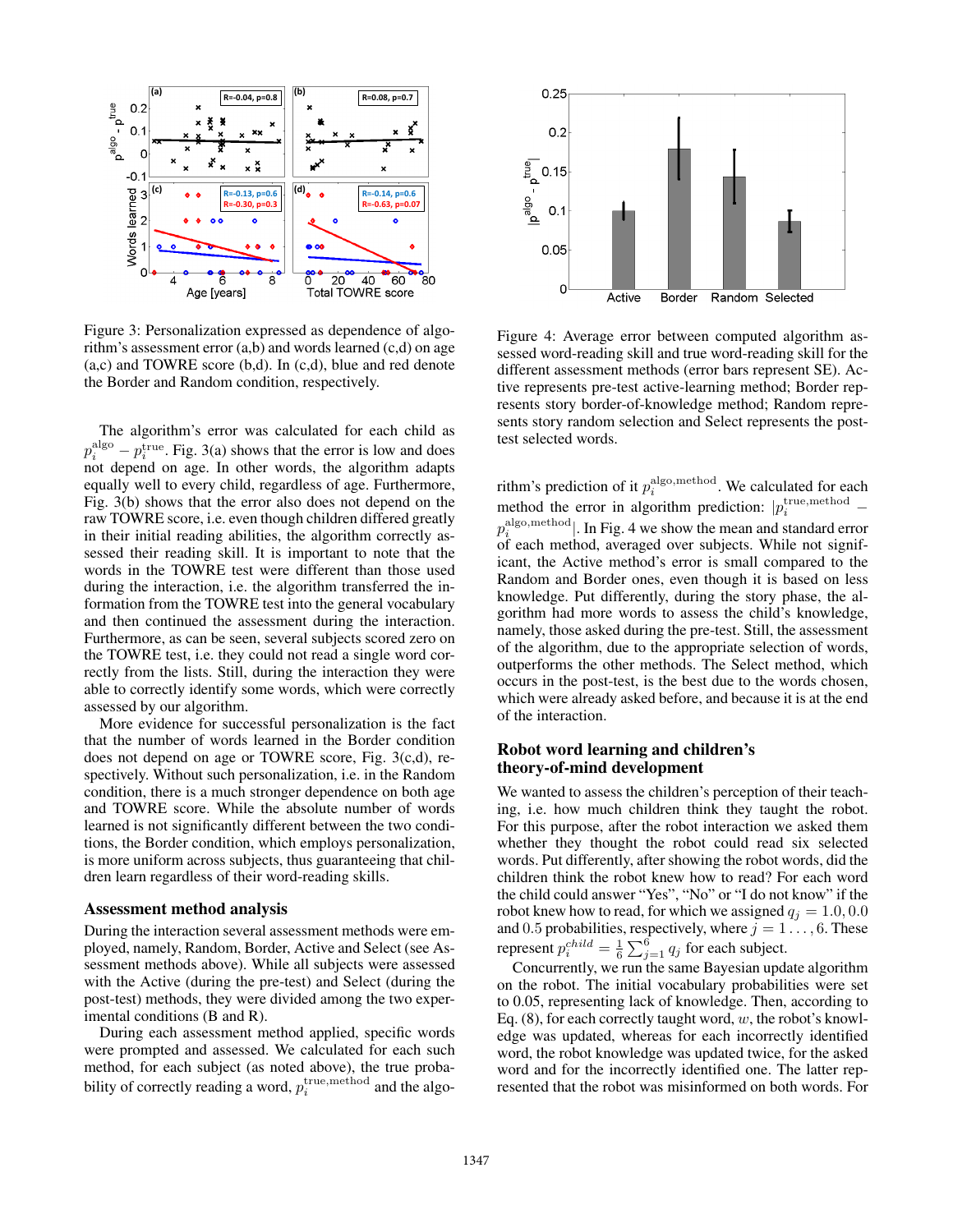

Figure 5: Error between children's perception of robot reading skills and actual reading skills as computed by the suggested algorithm, as a function of age.

each subject we then compared the average child's perception and the robot's learning according to our algorithm.

We hypothesize that the discrepancy between child and algorithm is age-dependent, as theory-of-mind develops around the age-range we studied. Fig. 5 indeed shows an age dependency, with a logistic fit suggesting a turning point around 5 years of age  $(R^2 = 0.573)$ . The discrepancy plateaued around 0.2, comparable to the errors of the algorithm in the previous analysis. Finally, it shows that young children over-estimate the robot's learning capabilities.

### Related Work

There is a large body of knowledge related to intelligent tutoring systems (ITS) (VanLehn 2011; Polson and Richardson 2013). A recent tutoring system, Guru, uses an interactive dialogue tutoring system that was modeled after 50 expert tutors in the domain of high-school biology (Olney et al. 2012). It was shown that the Guru system was comparable to human tutoring in post- and delayed-tests on the taught material, and significantly better than classroom-only teaching. In this contribution we employed a mathematical-based tutoring method, as opposed to human tutor-based, as well as targeting much younger students. Another study compared the effects of specific ITS employing an early literacy computer game as well as computer feedback-tutoring system on young children (Kegel and Bus 2012). It was shown that the literacy game was effective only when combined with the computer feedback tutoring. In this contribution we employed an active-learning tutoring, as opposed to only feedback, and introduced an embodied agent, as opposed to a computer-based tutor.

On the other hand, the development and research of robot tutors have recently been flourishing. RUBI-4 is a humanoid robot with articulated arms, an expressive face, and a tablet embedded in its midsection, with which it played simple vocabulary games with preschool children (Movellan et al. 2009). In this contribution, the robot was a peer companion that played an educational tablet game with children ages 4-8.

Studying the role of teaching as an effective learning strategy, Tanaka and Matsuzoe's robot played a verb-learning game, in which the experimenter asked either the preschool child or the robot to act out novel verbs (Tanaka and Matsuzoe 2012). They found that teaching the robot helped children remember the verbs, as well as inspiring further teaching-verbs play. We employed a similar empowerment concept, yet integrated a personalization algorithm to match each child's skill.

Recently, personalization of robot tutors, even via simple algorithms, has been shown to greatly increase tutoring effectiveness (Leyzberg, Spaulding, and Scassellati 2014). By contrast, our contribution used an active learning-based algorithm and focused on children's word-reading skills and not adult's game strategies.

Employing active-learning algorithms in a human-robot interaction paradigm has been shown to be more effective than supervised learning alone (Cakmak, Chao, and Thomaz 2010). Furthermore, subjects exhibited a more accurate performance estimate in the interactive modes using active learning than in the passive supervised learning mode. However, in this paper we have employed the active-learning paradigm on child's assessment and not interaction, as our main goal has been tutoring.

### **Conclusions**

We have presented an integrated system that addresses the challenge of effective child-robot tutoring. Our system incorporates: (i) a social robot with an engaging social interaction, framed as a younger peer; (ii) an effective state-of-theart assessment algorithm, based on a Bayesian active learning approach; (iii) an interactive story-making tablet app that allows an engaging co-play of robot and child.

By studying a large age-range of children subjects, we were able to show that the assessment algorithm and the entire system personalizes to different age-groups and initial reading skills. This short interaction resulted in actual word learning in an entertaining setup.

The results presented above indicate that another level of assessment is possible, i.e. the developmental level of the theory-of-mind of the child. The combination of an engaging, empowering and entertaining experimental paradigm facilitated the acquisition of the data. These results can only be obtained in an integrated system, with a social robot, an effective learning algorithm and a large age-range of children.

We believe that this paper represents critical steps towards an effective robot tutor for young children. Future work will incorporate a more interactive engagement between robot and child, such as incorporating reactions to the child's posture (Sanghvi et al. 2011), facial expressions (Baur et al. 2013) and speech (Bolaos et al. 2013; Cheng et al. 2014). A larger curriculum can also be employed that encompasses phonology, orthography, morphology, syntax and semantic meanings (Wolf et al. 2009), enabling a better personalization of the taught material. Developing the assessment Bayesian active-learning algorithm to these knowledge domains is another challenge we will address in the future.